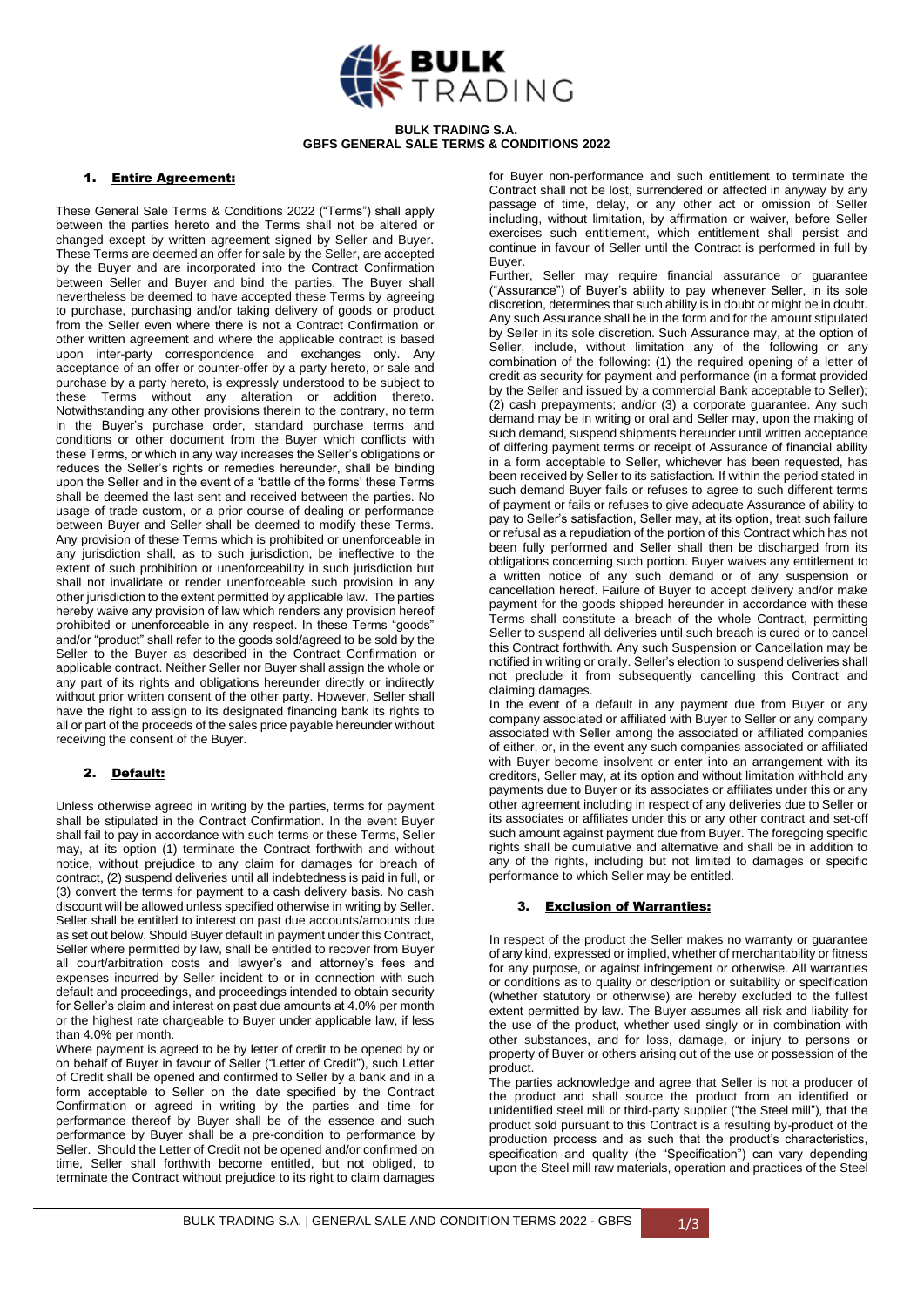mill and other factors, and that Seller has no control over and makes no promise, warranty or guarantee as to the Specification of the product (even if a particular specification or characteristics are identified in the Contract Confirmation or in exchanges between the parties) which product is purchased by Buyer hereunder on the basis that it shall be supplied with an actual Specification and characteristics that are at the sole discretion of the Steel mill in any event.

Notwithstanding anything to the contrary herein, if (i) the Steel mill ceases to produce or supply the product for any reason whatsoever, (ii) there is a curtailment, reduction or interruption of production of the product at the Steel mill, including without limitation as a result of a voluntary act or omission by the Steel mill, or (iii) there is a total or partial shutdown of the Steel mill or of its operations or activities for whatever reason, Seller shall not be obliged to supply, ship or sell to Buyer the product hereunder or otherwise, shall not be required to source the product from elsewhere and shall not be liable for any delays, loss or damage of whatever nature suffered by Buyer as a result thereof.

Furthermore, the volume and/or weight of the product at the time of discharge from the ship can vary from the loaded and/or bill of lading volume and/or weight as a result of moisture loss during transit and after water spraying prior to/during loading. The Seller is not liable for any reduced/lost product volume and/or weight at the time of product discharge due to this event or circumstances.

## 4. Taxes and Duties:

The Buyer shall pay: the amount of any present or future tax, fee, duty, levy or any other charge not included in the price or otherwise paid by Buyer, imposed by any government or agency upon the sale, manufacture or delivery of the goods sold hereunder; and the amount of any increase in the cost of Seller or labour, and without limitation, any increase in other items or factors used by Seller in determining the sales price to Buyer of the goods sold hereunder shall be added to and become part of the price hereunder, and such amounts shall be paid by the Buyer and shall apply to all shipments thereafter made unless and until further adjustment of price shall be made pursuant to the provisions of this Contract.

#### 5. Title and Risk:

Risk of loss of, or damage to, the goods or product sold hereunder shall pass from Seller to Buyer as per Incoterms 2020, in the case of a FOB or CFR or CIF transaction. Title in the goods or product sold hereunder shall pass from Seller to Buyer either: a) when Seller has received for value full payment for the goods or product; or b) if payment is by letter of credit, when the documents stipulated in the Contract Confirmation have been irrevocably accepted by the issuing or confirming bank and as such payment for the goods or product is assured. The Buyer shall be deemed to be the cargo owner for purposes of general average or salvage and shall provide any general average or salvage security that may be required upon demand. Where title in the goods remains with the Seller but the goods are in the possession of the Buyer, unpaid for, the Seller shall be entitled to enter any premises of the Buyer to recover the goods or items of equivalent value, at the Buyer's cost.

#### 6. Force Majeure:

6.1 Other than in respect of a payment obligation for the goods, neither Seller nor Buyer shall be responsible for any failure to fulfill their respective obligations, in whole or in part, under this Contract if fulfillment has been prevented by Force Majeure (as defined below), and the Affected Party (as defined below) shall be relieved of liability for failing to perform, wholly or in part, from the inception of such event of Force Majeure and during the continuance thereof. The abovementioned right shall not be construed to limit or restrict either Party's right to invoke any other subsequent Force Majeure event (even if the other subsequent Force Majeure event relates to events or circumstances similar or identical to the events or circumstances underlying the subject Force Majeure event) or other Force Majeure event which occurs during all or any portion of the subject Force Majeure event.

6.2 For purposes hereof, "Force Majeure" means any unforeseeable circumstance whatsoever that is beyond the reasonable control of the Seller or the Buyer, as the case may be, including without prejudice to the generality of the foregoing, but not limited to:

i) compliance with any order, demand or request of any governmental authority;

ii) any strike, lockout or labor dispute, except those involving the employees or agents of the Party seeking the protection of this article;

iii) adverse weather, perils of the sea or embargoes;

iv) fires, earthquakes, lightning, floods, explosions, storms, and other acts of natural calamity or acts of God;

v) accidents at, closing of, or restrictions upon the use of mooring facilities, docks, ports, pipelines, harbors or other navigational or transportation mechanisms;

vi) disruptions, breakdowns, explosions or accidents which may have a materially adverse effect on storage facilities, refineries, vessels, lightering equipment or other facilities; and

vii) acts of war, hostilities (whether declared or undeclared), civil commotion, blockades, terrorism, sabotage or acts of the public enemy.

6.3 However, it is understood that nothing contained herein shall relieve either Party of any of its obligations to make payments for the goods due to the other Party pursuant to this Contract and/or Contract Confirmation, which obligations are absolute.

6.4 The Party seeking relief under this article (hereinafter "Affected Party") shall advise the other Party in writing as soon as practicable of the circumstances causing the failure to fulfil its obligations and shall thereafter provide such information as is available regarding the progress and possible cessation of those circumstances, including, to the extent feasible, the details and the expected duration of the Force Majeure event. The Affected Party shall notify the other Party when the Force Majeure event is terminated. Performance of obligations under this Contract shall be resumed as soon as reasonably possible after such circumstances have ceased.

6.5 The Affected Party shall use all reasonable efforts to, and the other Party shall use all reasonable efforts to assist the Affected Party in its efforts to, (i) attempt to prevent a Force Majeure event and (ii) mitigate the effects of any Force Majeure event.<br>6.6  $\overline{a}$  In the event that either Party sends a pro-

In the event that either Party sends a proper notice of an event of Force Majeure and such event of Force Majeure does not end or is not overcome within 30 (thirty) days from the date that notice of such event is given, and so long as such event is continuing, the non-affected Party may terminate this Contract by written notice to the other Party and cancel the affected shipment, without any further liability to the other except for the rights and remedies previously accrued under this Contract. Where the Contract is for more than one shipment of goods, only an affected shipment(s) shall be cancelled hereunder.

6.7 The party claiming force majeure shall notify the other party within 2 business days after the claiming party has notice thereof, and both parties will then jointly use reasonable efforts to minimize any possible resulting waiting time and/or damages and/or costs.

6.8 The Buyer acknowledges that the Seller is not a producer of the product. Any event or circumstance which prevents, hinders or limits supply of all or part of the product as required hereunder by the Steel mill intended by the Seller to supply the product shall constitute a force majeure event affecting the Seller.

6.9 Notwithstanding the foregoing provisions of this clause, Force Majeure shall not include occurrences arising out of the acts of any government or instrumentality which owns, directly or indirectly, any interest in the party claiming Force Majeure.

### 7. Governing Law and Arbitration:

This Contract shall be governed by English law. The United Nations Convention on Contracts for the International Sale of Goods shall not apply. Any dispute, controversy or claim arising out of or relating to, or in connection with, this Contract and/or Contract Confirmation, or the breach, termination or validity thereof, shall be referred to arbitration in London to a panel to three arbitrators, one to be appointed by Seller, one to be appointed by Buyer and the third one by the two so chosen. The language of the arbitration shall be English. Except as provided herein, the Terms of the London Maritime Arbitrators Association in force at the time (the "LMAA") shall apply. The second arbitrator must be appointed within 20 calendar days of the appointment of the first arbitrator, failing which the first appointed arbitrator shall become the sole arbitrator. The award shall be final and binding and the parties consent to the jurisdiction of any court for the recognition and enforcement thereof. The parties waive any defense based upon sovereign immunity, lack of jurisdiction or forum non conveniens.

If the amount in dispute is US\$50,000 or less, then (a) the dispute is to be referred to Arbitration under the "LMAA Small Claims Procedure"; (b) the arbitrator's decision is to be final and binding on both parties; and (c) the parties waive the right to appeal the arbitrator's decision.